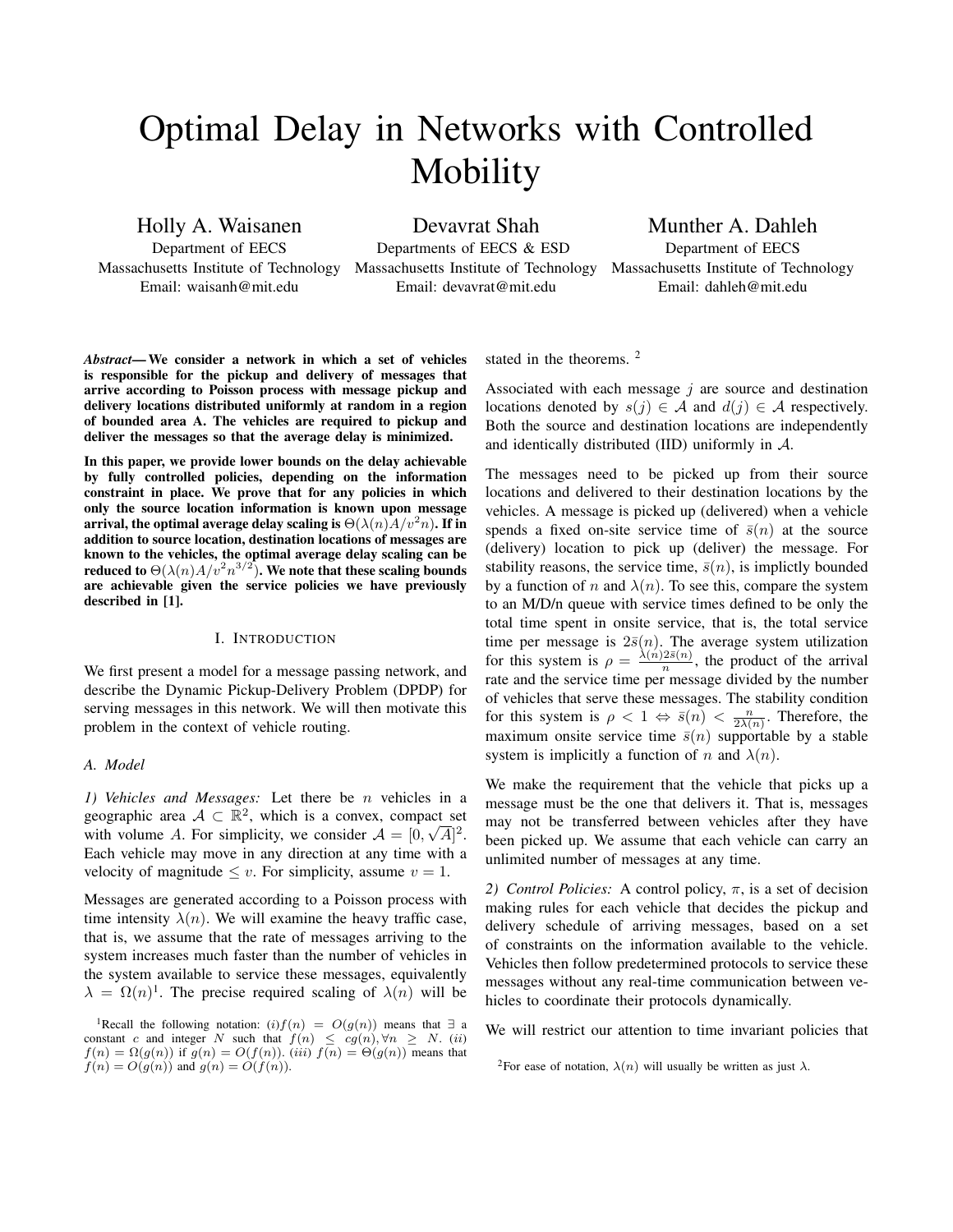satisfy the following spatial properties. For each vehicle  $i$ , the control policy induces a scaled probability density  $p_i$  on  $A \times A$ , such that vehicle *i* serves messages with sourcedestination location pairs in a subset  $S \subset A \times A$  at rate  $\lambda_i(S)$ , where

$$
\lambda_i(S) = \lambda \int_S p_i(x, y) dx dy.
$$

Furthermore, we also require that the assignment of messages is independent given these densities. With this, the set  ${p_i(x, y)}_{i=1}^n$  may then be used to fully describe the assignment policy as follows. If  $p_i(x, y)$  is nonzero for exactly one i for some fixed pair  $(x, y)$ , then every message that arrives to the system at location x that is destined for y will be assigned to vehicle *i*. If multiple vehicles have nonzero  $p_i(x, y)$  at the pair  $(x, y)$ , then the message is assigned independently at random to one of these vehicles. This assignment may be achieved by a centralized controller or with limited communication between the affected vehicles. The probability of each assignment is weighted by the magnitude of the nonzero density at  $p_i(x, y)$ . This policy restriction allows messages to be assigned to vehicles unambiguously based on message location, reducing the need for real-time communication between vehicles regarding message assignments. Note that a policy may be specified by a set of rules that induce a set of densities  $\{p_i(x, y)\}_{i=1}^n$ , or this set of densities may be specified directly.

For a fixed policy  $\pi$ , let  $\lambda_i(\pi) = \lambda \int_A p_i(x, y) dx dy$  denote the total rate of messages served by vehicle i where  $p_i(x, y)$ is the density induced by the policy  $\pi$ .

In deciding which messages to pickup and in what order to serve them, vehicles may only use information about the arriving messages according to the information structure in place. We assume that the vehicles have no knowledge of individual messages before they arrive although the overall message arrival process and source and destination distributions are known. In particular, we consider two types of information structure:

- (a) *Source only information*: When a message arrives, its source location is known by all vehicles within some region of interest, but vehicles do not know the destination of messages until they pick them up; and
- (b) *Source-destination information*: When a message arrives, both its source and also its destination location are known by all vehicles within some region of interest.

Let  $\Pi_{SO}$  (respectively  $\Pi_{SD}$ ) denote the set of all time invariant and spatially based policies satisfying the properties above and using only information available in the Source Only (respectively Source and Destination) information structure. Our results will show that the performance of optimal control policies is significantly affected by the particular information structure in place.

*3) Performance Metrics:* The delay of message j, denoted  $W(j)$ , is defined to be the elapsed time between the message's arrival to the system and its delivery to its destination location. This includes any time the message waits to be picked up, the onsite service time for pickup, travel time on the vehicle before arriving at the delivery location, and finally onsite service time for delivery. The quantity  $W$  is defined to be

$$
W = \limsup_{j \to \infty} \mathbb{E}[W(j)]. \tag{1}
$$

If the limit exists when limsup is replaced by limit in the definition above,  $W$  is the steady state expected value of the delay of a message in the system. We say that the system is stable if  $W < \infty$ . A necessary condition for the existence of a stable policy is  $\rho = \frac{\lambda(n)2\bar{s}(n)}{n} < 1$ . If  $\pi$  is a stable policy,  $W(\pi)$  is defined to be the average delay associated with that policy.

We may also define the average waiting time experienced by messages served by a particular vehicle:

$$
W_i = \limsup_{j \to \infty} \mathbb{E}[W(j) \cdot 1_{\text{message } j \text{ served by vehicle } i}] \tag{2}
$$

where  $1_A$  is the indicator variable of the event A. The system is then stable if  $\sum_{i=1}^{n} \lambda_i = \lambda$  and  $W_i < \infty$ ,  $\forall i$ . For a single vehicle with message arrival rate  $\lambda_i$ , a necessary condition for the existence of a stable policy is  $\rho_i = \lambda_i 2\bar{s}(n) < 1$ . Therefore,  $\rho_i < 1, \forall i$  is necessary to guarantee  $W_i < \infty, \forall i$ . If  $\pi$  is a stable policy,  $W_i(\pi)$  is defined to the be the average delay of messages served by vehicle  $i$  under that policy. The average waiting time of all messages in the system  $W(\pi)$ above is then equivalent to  $W(\pi) = \sum_{i=1}^{n} \frac{\lambda_i(\pi)}{\lambda} W_i(\pi)$ .

*4) Problem Definition:* We seek stable policies that minimize the average delay per message. We restrict our attention to time invariant and spatially based policies and utilize information only according to the particular information structure in place. That is, we must solve the following optimization problem which will be denoted as  $\mathcal{OPT}_1$ :

$$
\min_{\pi \in \Pi_I} \qquad W = \sum_{i=1}^n \frac{\lambda_i(\pi)}{\lambda} W_i(\pi) \tag{3}
$$

$$
s.t. \qquad \sum_{i=1}^{n} \lambda_i(\pi) = \lambda \tag{4}
$$

$$
\rho_i(\pi) < 1, \forall i \tag{5}
$$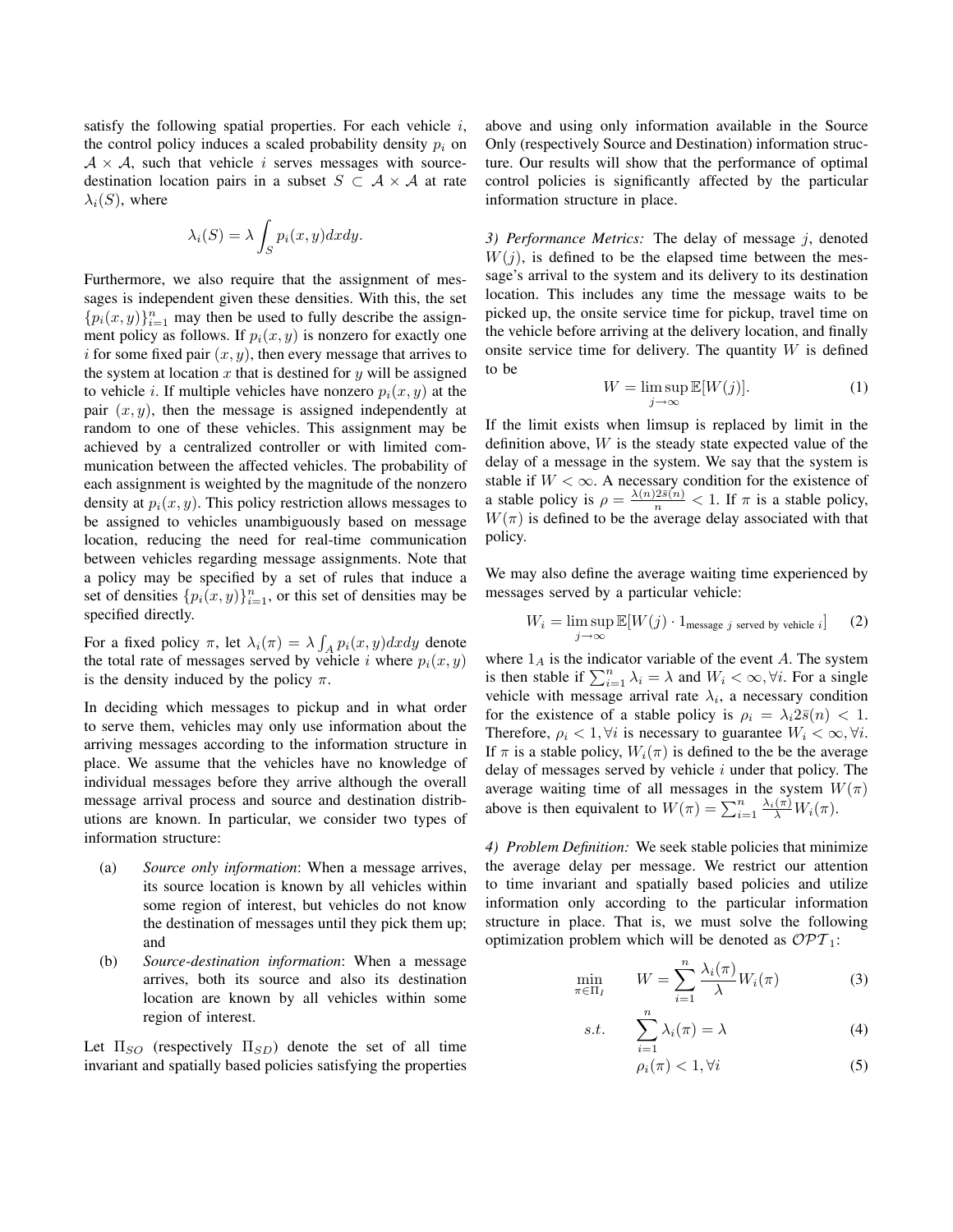Note that each policy  $\pi$  under consideration may be uniquely described by the set of densities  ${p_i(x, y)}_{i=1}^n$  and that each of the  $\lambda_i(\pi)$  is defined in terms of  $p_i(x, y)$  as  $\lambda_i(\pi)$  =  $\lambda \int_{A} \int_{A} p_i(x, y) dxdy$ . Therefore, the optimization above is implicitly a function of  $p_i(x, y)$  alone.

We call this problem the Dynamic Pickup-Delivery Problem (DPDP).

Our model and problem thus stated, we make the connection to various problems in the field of vehicle routing.

# *B. Relation to Previous Work*

In the DPDP, information about a particular demand is not available until the demand has arrived. Because the information available to the controllers evolves according to the arrival of new demands, the DPDP problem is naturally related to the problem of dynamic vehicle routing. In constrast to classical static vehicle routing problems, the solution to this dynamic problem takes the form not of a fixed route through a given set of demands, but is instead a control policy that determines how the routes evolve in time as a function of the demands in the system. Dynamic vehicle routing problems have received much less attention than their static counterparts, but recent surveys on dynamic vehicle routing problems include [2] and [3].

Because each message in the DPDP must be both picked up and delivered, this problem may be further categorized as a Pickup and Delivery problem (PDP). Recent surveys of pickup and delivery problems include [4] and [5], although most of these works focus on static pickup and delivery problems only. If demands are interpreted to be people to be picked up and transported from one location to another, this is also known as the Dial-a-Ride problem (DARP). Other applications of PDPs include courier services and less than truckload trucking.

There are significant theoretical results on a simplified dynamic VR problem, the Dynamic Traveling Repairperson Problem (DTRP), proposed by Bertsimas and van Ryzin [6]– [8]. In the DTRP, demand service requires only a single onsite service time, without the delivery requirement of the DPDP studied here. Intuitively, our problem seems very similar to the DTRP as both the pickup and delivery of messages in DPDP can be treated as separate requests in the DTRP problem setup. However, the pick-up and delivery services of a single message are strongly linked, making our problem significantly distinct from the DTRP. Because the DTRP treats a simplified version of our problem, the lower bounds on DTRP delay presented will serve as a lower bound over a DPDP policies. The DTRP will be discussed in more detail in Section II-B.

The Dynamic Pick-up Deliveryperson Problem (DPDP) has been previously studied in [9]. This work provides a theoretical analysis of a simplified pickup and delivery problem, considering only the single vehicle case, and focusing mainly on vehicles with unit capacity. We are interested in the multivehicle case with infinite capacity vehicles, and so our work here is a significant extension of the DPDP analysis in [9].

# *C. Main Results*

The goal of the current paper is to find the minimum average message delay achievable by any valid control policy that satisfies the assumptions in Section I-A.2. We further divide the control policies into two categories based on the information structure in place for making the control decisions. In the Source Only structure, only message source locations are known before the message is picked up. In the Source and Destination structure, both the source and destination locations of messages are known as soon as the message arrives. We will prove lower bounds on the average message delays achieveable by control policies from these two groups. We will note that the delay bounds derived here in fact match the order of the delay scaling demonstrated by the policies in [1], and therefore these policies are order optimal and the lower bound may be achieved. In particular, we prove the following two theorems:

## *Theorem 1:*

(a) For any policy in  $\Pi_{SO}$  under the Source Only information structure, the average delay per message scales as

$$
W_{SO} \ge \gamma^2 \left(\frac{\lambda(n)A}{v^2(1-\rho)^2 n}\right) - \frac{n(1-2\rho)}{2\lambda(n)} \tag{6}
$$

with constant  $\gamma = 2/3$ 2π. For  $\lambda(n) = \Omega(n)$  this bound scales as  $W_{SO} = \Omega(\lambda(n)A/v^2(1-\rho)^2n)$ .

(b) *(Theorem 2 from [1])* Further, there exists a policy using Source Only information, for which the average delay scales as  $O(\lambda(n)A/v^2(1-\rho)^2n)$ for all  $\lambda(n)$ . Therefore the lower bound scaling is achievable.

### *Theorem 2:*

(a) For any policy in  $\Pi_{SD}$  under the Source-Destination information structure, the average delay per message with  $\lambda(n) = \Omega(n)$  scales as

$$
W_{SD} \ge \frac{\gamma^2}{4} \frac{\lambda(n)A}{v^2(1-\rho)^2 n^{3/2}}\tag{7}
$$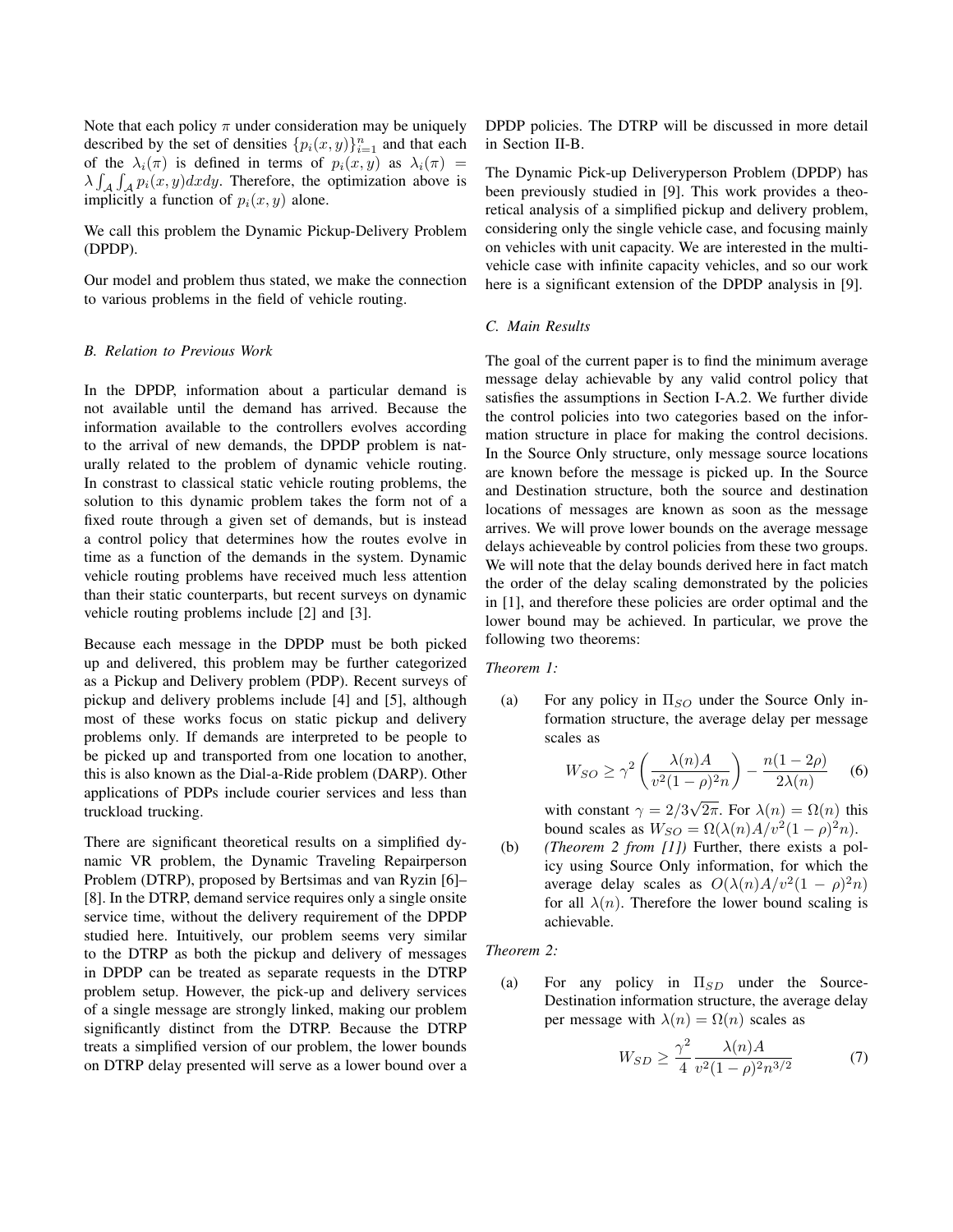with constant  $\gamma = 2/3$ √  $2\pi$ .

(b) *(Theorem 3 from [1])* Further, there exists a policy using Source and Destination information for which the delay scales as  $O(\lambda(n)A/v^2(1-\rho)^2n^{3/2})$  for  $\lambda(n) = \Omega(n^{3/2})$ . Therefore the lower bound scaling is achievable in heavy traffic.

Theorem 1 first quantifies the achievable performance for control policies with some minimal amount of information. Theorem 2 then quantifies the effect of additional information on achievable performance. We note that even the full information case is greater than the results on the DTRP in momation case is given<br>[7] by a factor of  $\sqrt{n}$ .

# *D. Organization*

The rest of the paper is organized as follows. In Section II, we provide some additional notation and detail some mathematical results from vehicle routing that will be useful in our analysis. In Section III, we give the proofs of the lower bounds in Theorem 1(a) and Theorem 2(a). Section IV describes and analyzes policies that achieves the claimed performance. Finally, in Section V we present discussion and directions for future work.

## II. PRELIMINARY TECHNICAL RESULTS

Before proving Theorems  $1(a)$  and  $2(a)$ , we first provide some notation and a more detailed discussion of the results on the Dynamic Traveling Repairperson Problem from [6]–[8].

First, we will adopt the following notation: for any reasonable function  $g(\cdot)$ 

$$
\mathbb{E}_{\theta}[g(\cdot)] \stackrel{\triangle}{=} \int_{\mathcal{A}} g(\theta) \, d\theta.
$$

Essentially,  $\mathbb{E}_{\theta}$  is the standard (Lebesgue) integration. We retain the reference to the variable  $\theta$  in order to sometimes differentiate the integration with respect to source and destination location.

## *A. Induced Service Densities*

In Section I-A.2, we assumed the existence of a scaled service density  $p_i(x, y)$  for each vehicle that gives the steady state probability of the vehicle  $i$  serving a given message that originates at  $x$  and is destined for  $y$ . In this section, we provide some additional properties of the  $p_i(x, y)$  that will be useful in the optimization of  $\mathcal{OPT}_1$ .

Unless specified otherwise, in the rest of the paper, variables  $x$  and  $y$  will be used to refer to source and destination locations respectively. By definition,

$$
p_i(x, y) \ge 0, \ \forall (x, y).
$$

For stability, the  $n$  vehicles must collectively serve all the arriving traffic. That is,

$$
\sum_{i=1}^{n} p_i(x, y) = \phi_s(x)\phi_d(y) = \frac{1}{A^2}.
$$
 (8)

Further, from the definition of  $\lambda_i$  we have,

$$
\mathbb{E}_x[\mathbb{E}_y[p_i(x,y)]] = \frac{\lambda_i}{\lambda}.
$$
 (9)

Finally, note that since the vehicle must both pickup and deliver each message assigned to it, exactly half of the service locations visited by a vehicle are pickup locations. Therefore, we may define  $f_i(\zeta), \zeta \in A$ , the normalized probability density of vehicle  $i$  servicing (i.e. either picking up or delivering) a message at location  $\zeta$ , as a uniform mixture of the pickup and delivery distributions. That is,

$$
f_i(\zeta) = \frac{1}{2} \frac{\lambda}{\lambda_i} \left[ \mathbb{E}_x[p_i(\cdot,\zeta)] + \mathbb{E}_y[p_i(\zeta,\cdot)] \right]. \tag{10}
$$

# *B. The Dynamic Traveling Repairperson Problem*

Before beginning our analysis of the DPDP problem, it is important to more precisely state a few results on the related Dynamic Traveling Repair-person Problem (DTRP) that were proven by Bertsimas and van Ryzin [6]–[8] and that will be used in our lower bound analysis of the DPDP. The DTRP considers the case in which demands arrive to a convex environment  $A$  of area  $A$  according to some arrival process with demands being randomly located in the region according to some distribution. A demand is serviced when a vehicle arrives to the demand location and spends a random amount of onsite service time, s, to service the demand. To perform these services, there are  $n$  vehicles that travel with bounded velocity  $\leq v$  within A. The average system utilization is defined in the standard queueing theory sense to be  $\rho = \lambda \bar{s}/n$ . The demands are to be serviced in such a way that all demands are eventually serviced and average delay between arrival and service of the demands, W, is minimized.

In the case that demands arrive according to a Poisson process with rate  $\lambda$  and demand locations are independently and identically uniformly distributed in  $A$ , the average delay of message in the system is:

*Theorem 3: (Theorem 2 in [7])*

$$
W \ge \gamma^2 \frac{\lambda A}{v^2 (1 - \rho)^2 n^2} - \frac{1 - 2\rho}{2\lambda} \tag{11}
$$

for constant  $\gamma = 2/3$ √  $2\pi$ .

The more general case of non-Poisson arrivals and nonuni-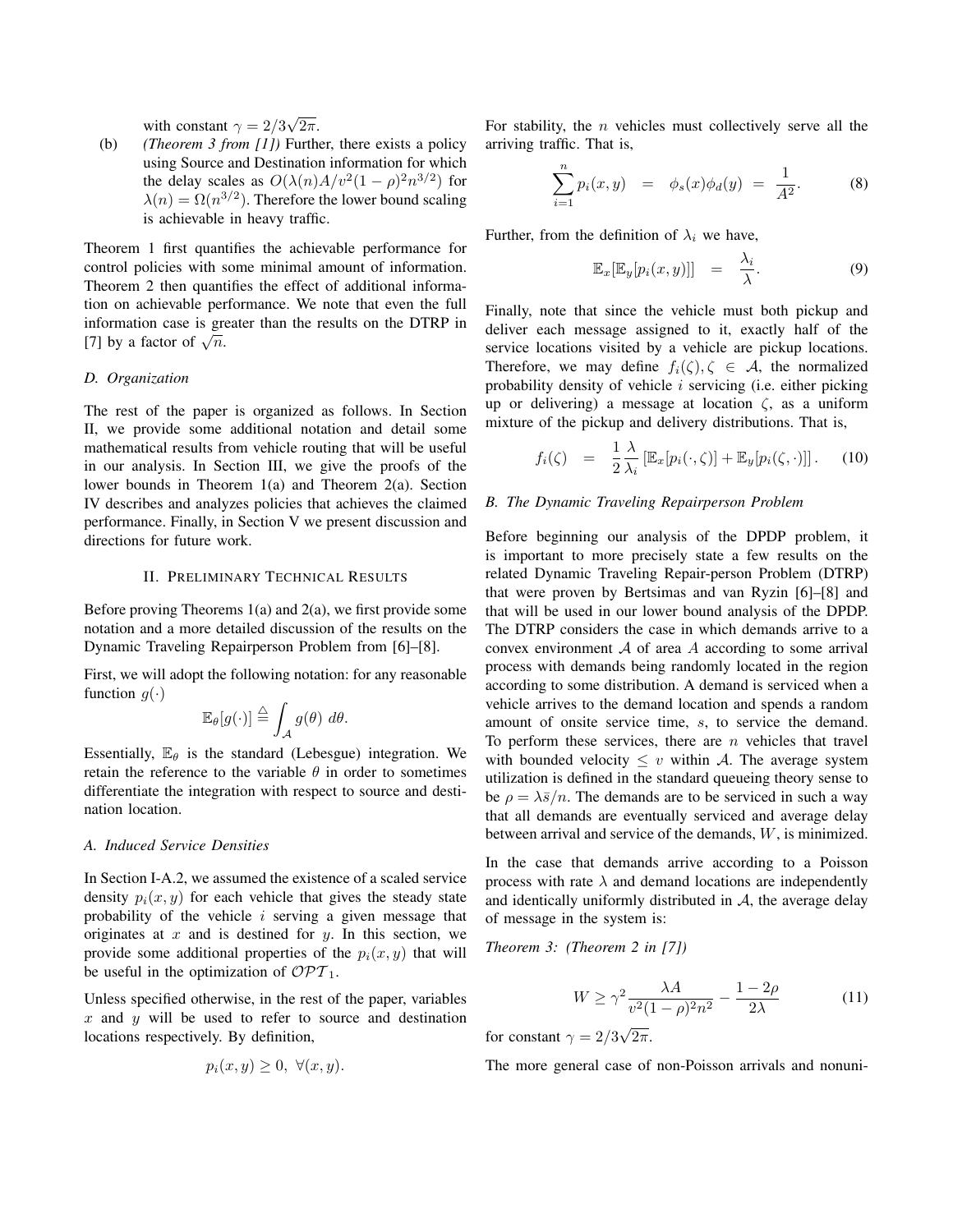form iid demand distributions is treated in [8]. Although the DPDP presently considers Poisson arrivals, [8] shows that the Poisson assumption is easily taken care of with little change to the delay results. Further, they consider two classes of policies: spatially unbiased and spatially biased. Spatially unbiased policies require that the average expected delay of a message is the same regardless of the demand location, and spatially biased policies simply remove this restriction. Therefore, if we do not care about the notion of spatial biasedness, the results on spatially biased policies provide the strongest result. Below we state a slightly modified version of result in [8] on the average delay over all messages that arrive according to demand distribution  $f(\zeta)$  and are served under a spatially biased policy.

# *Theorem 4: (Theorem 2 from [8] (modified))*

With  $\lambda = \Omega(n)$ , the average delay W scales as

$$
W \ge 2\gamma^2 \frac{\lambda (E_{\zeta}[f^{2/3}])^3}{v^2 (1 - \rho)^2 n^2}
$$
 (12)

where  $\gamma \geq \frac{2}{3\sqrt{3}}$  $\frac{2}{3\sqrt{2\pi}}$ .

Theorem 4 follows as stated above with a slight modification of the proof in [8]. The modified proof may be found in the appendix.

In the following section, we construct DTRP queues to lower bound the performance of our actual DPDP queues and apply the above theorems to analyze these lower bounds.

#### III. LOWER BOUNDS

In this section we prove the claimed lower bounds of Theorems 1(a) and 2(a) for arbitrary policies.

## *A. Lower bound: Source only*

We consider the Source Only information structure to be one of minimal information. Because destination locations are not known immediatly upon message arrival, this information may not be exploited when assigning messages to vehicles.

*Theorem 1(a):* For any policy in  $\Pi_{SO}$  under the Source Only information structure, the average delay per message scales as

$$
W_{SO} \ge \gamma^2 \left(\frac{\lambda(n)A}{v^2(1-\rho)^2 n}\right) - \frac{n(1-2\rho)}{2\lambda(n)}\tag{13}
$$

with constant  $\gamma = 2/3$ 2π. For  $\lambda(n) = \Omega(n)$  this bound scales as  $W_{SO} = \Omega(\lambda(n)A/v^2(1-\rho)^2n)$ .

*Proof:* Consider a fixed stable service policy in  $\Pi_{SO}$ . Each message is assigned to its vehicle immediately upon arrival. Each vehicle can then be treated as a queue of messages that have been assigned to it. Consider the queue at vehicle i. Because a spatially based assignment process is used and the locations of successive messages are independent of each other, the assignment of messages to vehicles induces a splitting of the overall Poisson arrival process. The arrival process to vehicle *i* is a Poisson process of rate  $\lambda_i$ .

To lower bound the average delay of messages, we consider a simplified system in which the same message assignment process holds, but messages arrive directly at the vehicle according to a Poisson process of rate  $\lambda_i$ . That is, vehicles do not spend any time in picking up messages. This simplified system naturally has lower delay than the original system. Because vehicles only have access to information about the source locations of messages, the destination locations of the messages may not be exploited by the message assignment policy. Since the distribution of destination locations is independent of the arrival locations, the distribution of the destination locations of the messages assigned to a single vehicle is the same as that of the overall destination process, irrespective of policy. So for any policy in  $\Pi_{SO}$ , each vehicle will service messages with destination locations distributed uniformly at random in  $A$ . Thus, it is sufficient to lower bound delay of the following simplified system: each vehicle has messages arriving according to a Poisson process of rate  $\lambda_i$  with uniformly distributed delivery locations.

For each vehicle, this delivery problem may be formulated as a Dynamic Traveling Repairperson Problem in which a single vehicle is responsible for servicing all messages that arrive with rate  $\lambda_i$ , uniformly distributed in A. In this formulation,  $\rho_i = 2\lambda_i \bar{s}(n)$ , where the factor 2 reflects the two onsite service times required for pickup and delivery. Therefore, applying the DTRP results of Theorem 3 to this formulation, we obtain the average delay for messages served by a single vehicle with message arrival rate  $\lambda_i$ :

$$
W_i \ge \gamma^2 \left(\frac{\lambda_i A}{v^2 (1 - \rho_i)^2}\right) - \frac{1 - 2\rho_i}{2\lambda_i} \tag{14}
$$

To bound the average delay over all messages, we must solve the following optimization as in  $\mathcal{OPT}_1$ :

$$
\min_{\{\lambda_i\}_{i=1}^n} \sum_{i=1}^n \frac{\lambda_i}{\lambda} \left(\gamma^2 \left(\frac{\lambda_i A}{v^2 (1-\rho_i)^2}\right) - \frac{1-2\rho_i}{2\lambda_i}\right) (15)
$$
  
s.t. 
$$
\sum_{i=1}^n \lambda_i = \lambda
$$
 (16)

For the moment, we assume that  $\bar{s}(n)$  is sufficiently small such that  $\rho_i < 1$ ,  $\forall i$  and constraint (5) is satisfied.

Removing constant terms and noting that  $\sum_{i=1}^{n} \rho_i$  =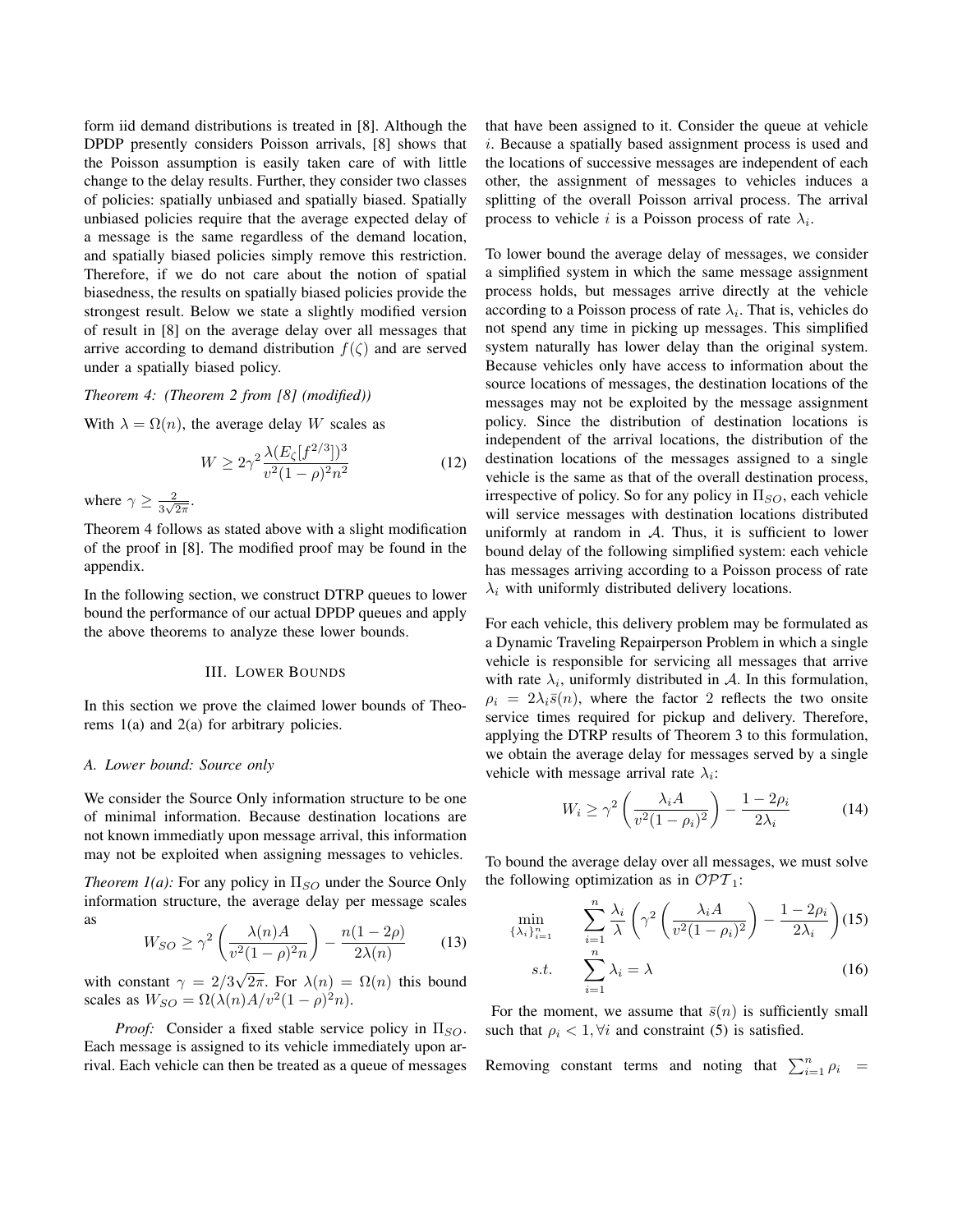$\sum_{i=1}^{n} 2\lambda_i \bar{s}(n) = n\rho$ , this is equivalent to:

$$
\min_{\{\lambda_i\}_{i=1}^n} \qquad \sum_{i=1}^n \frac{\lambda_i^2}{(1-\rho_i)^2} = \frac{\lambda_i^2}{(1-\lambda_i \bar{s})^2} \tag{17}
$$

$$
s.t. \qquad \sum_{i=1}^{n} \lambda_i = \lambda \tag{18}
$$

This optimization is straightforward to solve using Lagrange multipliers. We find that the optimal solution is  $\lambda_i = \frac{\lambda(n)}{n}$  $\frac{(n)}{n}, \forall i.$ The stability constraint (5) is then satisfied for  $\overline{s}(n)$  <  $n/2\lambda(n)$ . Therefore, we have the following lower bound on the average delay over all vehicles:

$$
W_{SO} \ge \gamma^2 \left(\frac{\lambda A}{v^2 (1 - \rho)^2 n}\right) - \frac{n(1 - 2\rho)}{2\lambda} \tag{19}
$$

This lower bound holds for all  $\lambda(n)$  scalings. If  $\lambda(n) = \Omega(n)$ , however, the first term in (19) dominates the second and we have therefore proven Theorem 1(a):

$$
W_{SO} = \Omega \left( \frac{\lambda A}{v^2 (1 - \rho)^2 n} \right) \tag{20}
$$

# *B. Lower bound: Source-destination*

If both the Source and Destination locations are known upon message arrival, assignment policies may exploit this information to limit the area covered by each vehicle in making its pickups and deliveries. We show that this has the effect of reducing the minimum average delay of messages in the system.

*Theorem 2(a):* For any policy in  $\Pi_{SD}$  under the Source-Destination information structure, the average delay per message with  $\lambda(n) = \Omega(n)$  scales as

$$
W_{SD} \ge \frac{\gamma^2}{4} \frac{\lambda A}{v^2 (1 - \rho)^2 n^{3/2}}\tag{21}
$$

with constant  $\gamma = 2/3$ √  $2\pi$ .

*Proof:* Now consider a fixed stable service policy in  $\Pi_{SD}$  based on source-destination information. Given the source and destination assignment distributions induced by this policy, we will again construct a simplified DTRP system, the delay of which will lower bound the delay encountered by messages in the original DPDP system.

As above, examine the service policy of a single vehicle  $i$ and consider the queue induced by messages that are assigned to this vehicle. The DTRP demand location associated with each message is selected uniformly at random between the source  $s(j)$  or the destination  $d(j)$  location of the message. That is, instead of performing both pickup and delivery as in the DPDP or delivery only as in the proof of the Source Only lower bound above, this DTRP visits either the pickup location or the delivery location of a single message, with either location being chosen with probability 1/2. Therefore, the distribution of demand locations arriving to this DTRP queue is the same as the normalized density of vehicle *i*'s pickup and delivery locations, i.e.  $f_i(\zeta)$ . Note that since the DTRP queue ignores either the pickup or delivery requirement of each message, the delay of the demands in the DTRP queue is less than that of messages in the original system.

This DTRP queue fits the framework of the single vehicle Dynamic Traveling Repairperson Problem with generalized demand distributions. Then, according to Theorem 4, we have the following bound on minimum delay for a single vehicle policy with demand distribution  $f_i(\zeta)$ , arrival rate  $\lambda_i$ , and  $\rho = \lambda_i \bar{s}$ :

$$
W_i \ge \gamma^2 \frac{\lambda_i (E_\zeta [f_i^{2/3}])^3}{(1 - \rho_i)^2}
$$
 (22)

Recall the relation of  $f_i(\zeta)$  to  $p_i(x, y)$  and the constraints imposed by the delivery requirement on  $p_i(x, y)$  from equations (8), (9) and (10). From (10):

$$
f_i(\zeta) = \frac{1}{2} \frac{\lambda}{\lambda_i} \left[ \mathbb{E}_x[p_i(x,\zeta)] + \mathbb{E}_y[p_i(\zeta,y)] \right].
$$

This implies the following two lower bounds:

$$
\mathbb{E}[f_i^{2/3}] \geq \left(\frac{\lambda}{2\lambda_i}\right)^{2/3} \mathbb{E}_{\zeta}[\mathbb{E}_x[p_i(x,\zeta)]^{2/3}] \qquad (23)
$$

$$
\geq \left(\frac{\lambda}{2\lambda_i}\right)^{2/3} \mathbb{E}_{\zeta}[\mathbb{E}_y[p_i(\zeta,y)]^{2/3}]. \quad (24)
$$

Now,  $p_i(x, y)$  have the following basic constraints (implied from (8) and (9)):

$$
p_i(x,y) \in \left[0,\frac{1}{A^2}\right], \tag{25}
$$

$$
\mathbb{E}_x[\mathbb{E}_y[p_i]] = \frac{\lambda_i}{\lambda}.
$$
 (26)

We may combine the two lower bounds above to form the following optimization problem  $\mathcal{OPT}_2$  which will then be used to lower bound the delay of a single vehicle policy with fixed arrival rate  $\lambda_i$ :

$$
\min_{p_i(x,y)} \qquad \frac{1}{2} (\mathbb{E}_{\zeta} [(\mathbb{E}_x [p_i(x,\zeta)])^{2/3}] + \mathbb{E}_{\zeta} [(\mathbb{E}_y [p_i(\zeta,y)])^{2/3}])
$$
\n
$$
\text{subject to} \qquad p_i(x,y) \in [0, 1/A^2],
$$
\n
$$
\mathbb{E}_x [\mathbb{E}_y [p_i(x,y)]] = \mathbb{E}_y [\mathbb{E}_x [p_i(x,y)]] = \frac{\lambda_i}{\lambda}.
$$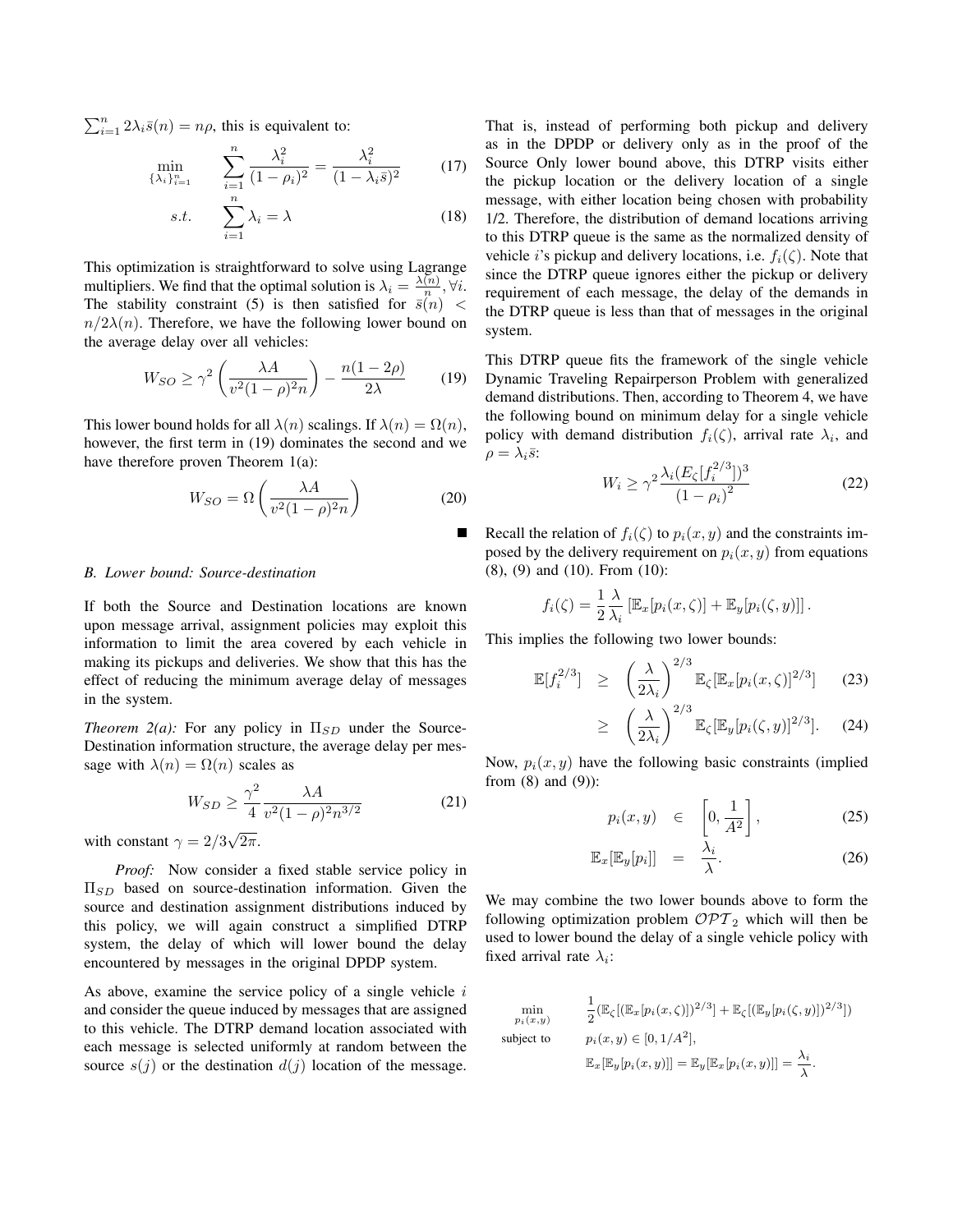Consider a convex combination of two densities satisfying (25) and (26), i.e.  $p_i^3(x, y) = \alpha p_i^1(x, y) + (1 \alpha$ ) $p_i^2(x, y)$ ,  $\forall x, y \in A$ . It is easy to see that the set of valid probability distributions satisfying (25) and (26) is convex.

Further, by the concavity of 
$$
(.)^{2/3}
$$
,

$$
(\mathbb{E}_x[p_i^3(x,\zeta)])^{2/3} = (\alpha \mathbb{E}_x[p_i^1(x,\zeta)] + (1-\alpha)\mathbb{E}_x[p_i^2(x,\zeta)])^{2/3}
$$
  
\n
$$
\geq \alpha (\mathbb{E}_x[p_i^1(x,\zeta)])^{2/3} + (1-\alpha)(\mathbb{E}_x[p_i^2(x,\zeta)])^{2/3}
$$
  
\n
$$
\mathbb{E}_{\zeta}[(\mathbb{E}_x[p_i^3(x,\zeta)])^{2/3}] \geq \alpha \mathbb{E}_{\zeta}[(\mathbb{E}_x[p_i^1(x,\zeta)])^{2/3}] + (1-\alpha)\mathbb{E}_{\zeta}[(\mathbb{E}_x[p_i^2(x,\zeta)])^{2/3}]
$$

Therefore both of the lower bounds (23) and (24) are concave in  $p_i(x, y)$  and so is their sum. Thus,  $\mathcal{OPT}_2$  is a concave minimization over a convex set. Hence, it must attain its optima on the boundary of the feasible bounded convex set.

The boundary of the constraint set defined by (25)-(26) implies that  $p_i(x, y) \in \{0, 1/A^2\}$  for all  $(x, y)$  (almost surely w.r.t. Lebesgue measure). Condition (26), along with this implication, will provide the following complete characterization of boundary.

$$
p_i(x, y) = \begin{cases} \frac{1}{A^2} & \text{for all } x \in \mathcal{A}_1, y \in \mathcal{A}_2 \\ 0 & \text{otherwise} \end{cases}
$$
 (27)

with  $A_1, A_2 \subset A$  of areas such that  $A_1 A_2 = \frac{A^2 \lambda_i}{\lambda}$ .

To minimize the cost function, we must select the boundary points where the areas of  $A_1$  and  $A_2$  are equal, i.e. both are equal to  $A\sqrt{\frac{\lambda_i}{\lambda}}$ .

For any  $p_i$  satisfying the above properties we have:

$$
\mathbb{E}_x[p_i(x,\zeta)] = A\sqrt{\frac{\lambda_i}{\lambda}}\frac{1}{A^2} = \frac{1}{A}\sqrt{\frac{\lambda_i}{\lambda}}
$$

and

$$
\mathbb{E}_{\zeta}[\mathbb{E}_x[p_i(x,\zeta)]^{2/3}] = A\sqrt{\frac{\lambda_i}{\lambda}} \left(\frac{1}{A}\sqrt{\frac{\lambda_i}{\lambda}}\right)^{2/3} = A^{1/3} \left(\frac{\lambda_i}{\lambda}\right)^{5/3}
$$

and therefore the bound (23) on  $\mathbb{E}[f_i^{2/3}]$  becomes

$$
\mathbb{E}[f_i^{2/3}] \ge \left(\frac{\lambda_i}{2\lambda}\right)^{2/3} \mathbb{E}_{\zeta}[\mathbb{E}_x[p_i(x,\zeta)]^{2/3}] = \frac{1}{2^{2/3}} A^{1/3} \left(\frac{\lambda_i}{\lambda}\right)^{1/3} (28)
$$

Cubing and then substituting this bound into equation (22), we thus have the following bound on minimum delay for messages served by vehicle i:

$$
W_i \ge \frac{\gamma^2}{4} \frac{\lambda_i A}{v^2 (1 - \rho_i)^2} \sqrt{\frac{\lambda_i}{\lambda}}
$$
 (29)

With this delay solved for a single vehicle serving messages at rate  $\lambda_i$ , we again formulate the optimation problem over all vehicles which reduces similar to the above, to:

$$
\min_{\{\lambda_i\}_{i=1}^n} \qquad \frac{\lambda_i^{5/2}}{(1-\lambda_i \bar{s})^2} \tag{30}
$$

$$
s.t. \qquad \sum_{i=1}^{n} \lambda_i = \lambda \tag{31}
$$

As above, this average delay is minimized with all  $\lambda_i$  equal to  $\lambda/n$ . Therefore, we have the following lower bound on the average delay with Source and Destination information:

$$
W_{SD} \ge \frac{\gamma^2}{4} \frac{\lambda(n)A}{v^2(1-\rho)^2 n^{3/2}}
$$
 (32)

Since  $\lambda = \Omega(n)$  was required for the application of the DTRP theorem with generalized demand distributions, this bound is valid for  $\lambda = \Omega(n)$  and Theorem 2(a) is proven.

## IV. POLICIES

In this section, we briefly describe policies that achieve the delay performance claimed in Theorems 1(b) and 2(b) for Source Only and Source Destination information respectively. The delay analysis of these policies may be found in [1].

# *A. Source Only Policy*

Recall that in the Source Only information structure, vehicles do not know the destination of messages before they are picked up, thus this information may not be used by vehicles in deciding which messages to pick up.

 $\int_{0}^{5/6}$  is assigned to a random vehicle. Messages are not served<br> $\int_{0}^{5/6}$  immediately upon arrival but all arrivals occurring in a  $\lambda^{1/6}$ Likewise, once messages are picked up and destination In the source only policy described below, each message immediately upon arrival but all arrivals occurring in a interval of length  $T$  are accumulated into a batch. Given the fixed collection of pickup locations in the batch, a Traveling Salesperson (TSP) tour is formed through these points to minimize the time required to pickup all these messages. locations are known, a second TSP tour is formed to perform the deliveries. Note that while each vehicle is performing a batch service, new messages are being assigned to it. The vehicle collects this assignment information into a new batch to be served once other outstanding batches have been served.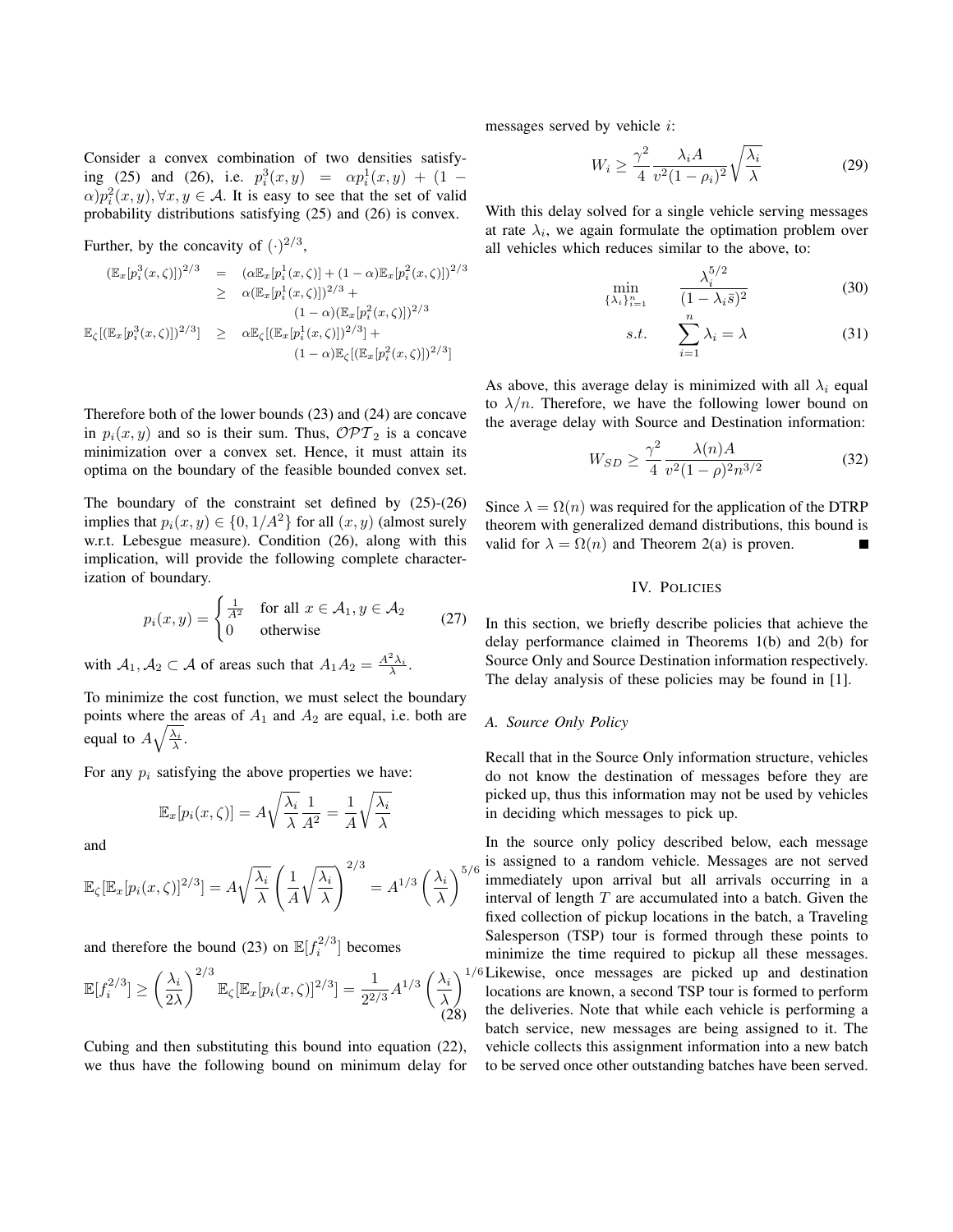A more complete description of the policy is given below.

- (a) *Message Assignment.* Upon arrival, each message is assigned to the vehicle closest to its source location at the time of the message arrival. All messages assigned to a single vehicle that arrive in the interval  $[kT,(k+1)T)$  form a batch, where T, the batch time interval, is a parameter to be determined. Each batch is deposited into a queue for its assigned vehicle upon formation at time  $(k+1)T$ for appropriate  $k$ .
- (b) *Message pickup and delivery.* Batches for each vehicle are served in First Come, First Serve order from the vehicle's batch queue. Pickups are performed along a shortest path through the source locations which is computed at the beginning of the interval. Once pickups are complete, a shortest path through the delivery locations is computed and the deliveries are performed accordingly. To perform each service, the vehicle stops at the source (destination) location for  $\frac{n}{\lambda K}$  time to pickup (deliver) the associated message.

The delay analysis of this policy in [1] gives the following result:

*Theorem 1(b):* The average delay per message for the Source only policy described above scales as:

$$
W_{SO} = O\left(\frac{\lambda(n)A}{v^2(1-\rho)^2n}\right) \tag{33}
$$

Therefore, the optimal average delay per message over all policies with Source Only information is  $\Theta\left(\frac{\lambda(n)A}{n^2(1-\alpha)^2}\right)$  $\frac{\lambda(n)A}{v^2(1-\rho)^2n}$ .

# *B. Source-Destination Policy*

In the Source-Destination information structure, destination information may be used by vehicles in deciding which messages to pick up. By exploiting this information, vehicles need not traverse the entire geographical region when servicing messages, but may instead only pick up messages that have both source and destination locations in a limited area. For this, a spatially based message assignment policy is used.

That is, in the source destination policy described below, each vehicle is assigned a pickup region and a delivery region. Messages are not assigned to a random vehicle as above, but are instead assigned to the vehicle that has the message's source location in its pickup region and the message's destination location in its delivery region. Again, as above, message assignments are accumulated into batches and batch services are performed along TSP tours through the pickup and delivery regions. Even though the message service policy is similar to that used in the Source Only policy above, Theorem 2(b) shows that the change in assignment policy made possible by using both source and destination information has a significant effect on message delay.

A more complete description of the policy is given below.

- (a) *Message Assignment.* Divide the geographical region into an  $\sqrt{\frac{A}{\sqrt{n}}} \times \sqrt{\frac{A}{\sqrt{n}}}$  grid of subregions, each of area  $\frac{A}{\sqrt{n}}$ . To each of the *n* ordered pairs of subregions, assign exactly one vehicle to service that pair. Each vehicle is assigned to pickup all messages that originate in the first subregion of its assigned ordered pair that have a destination location in second assigned subregion. As before, all messages assigned to a single vehicle that arrive in the interval  $[kT,(k+1)T)$  form a batch, where T, the batch time interval, is a parameter to be determined. Each batch is deposited into a queue for its assigned vehicle upon formation at time  $(k+1)T$ for appropriate  $k$ .
- (b) *Message Pickup and Delivery.* As before, batches for each vehicle are served in First Come, First Serve order from the vehicle's batch queue. Batch pickups and deliveries are performed in the same way as in the policy with Source only information with the notable addition of possible interregion travel time between source region and destination region.

The delay analysis of this policy in [1] gives the following result:

*Theorem 2(b):* The average delay per message for the Source-Destination policy described above scales as:

$$
W_{SD} = O\left(\frac{\lambda(n)A}{v^2(1-\rho)^2 n^{3/2}}\right)
$$
 (34)

Therefore, the optimal average delay per message over all policies with Source and Destination information is  $\Theta\left(\frac{\lambda(n)A}{n^2(1-\alpha)^2r}\right)$  $\frac{\lambda(n)A}{v^2(1-\rho)^2n^{3/2}}$ .

# V. DISCUSSION

In this paper, we have proven lower bounds on the average delay for messages in the DPDP system under two different information constraints. In the case that Source Only information is available, the average delay scales as  $\Theta(\frac{\lambda(n)A}{v^2n})$ . In the case that both Source and Destination information is available, the average delay scales as  $\Theta(\frac{\lambda(n)A}{v^2n^{3/2}})$  which is an additional  $O(\sqrt{n})$  improvement over the case where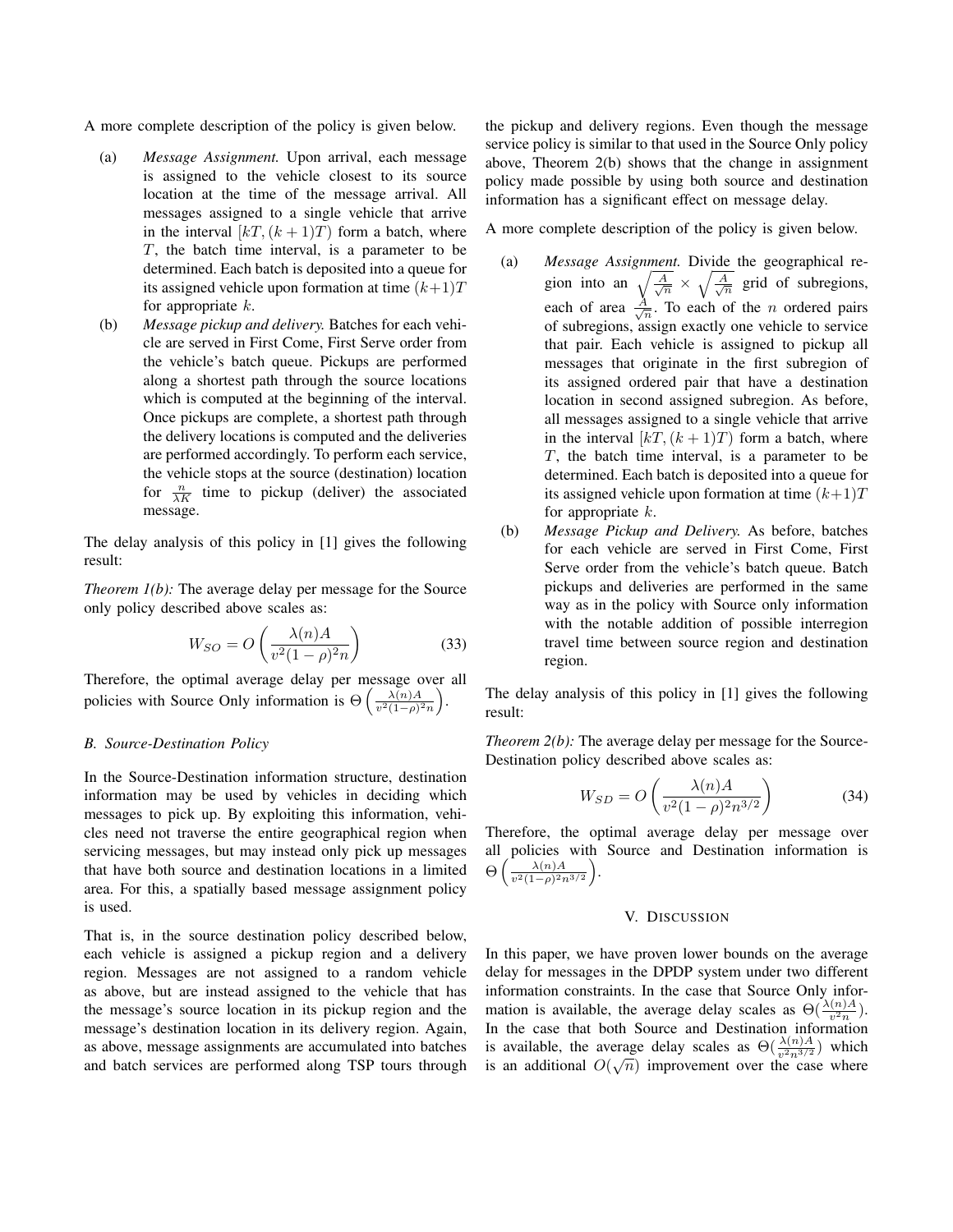only source information is available. From a system design standpoint, these scalings quantify the perfomance improvements achievable by adding additional information gathering capabilities to the vehicles.

The DTRP results in [7], [8] bound the average delay for the each of the pickup and delivery problems as  $\Omega(\lambda(n)A/v^2n^2)$ . This is an additional  $O(\sqrt{n})$  improvement over the full information case we have examined here. We note that as long as vehicles are required to perform physical pickups and deliveries at the source and destination locations, the DTRP lower bound serves as a lower bound on the DPDP problem. It is conjectured that this delay bound can be achieved by removing the restriction that the same vehicle that picks up a message is the one that delivers it. Preliminary results show that this delay bound can indeed be achieved for the pickup and delivery problem in relay networks.

#### **REFERENCES**

- [1] H. A. Waisanen, D. Shah, and M. A. Dahleh, "Control reduces delay in mobile wireless networks," in *43rd Annual Allerton Conf. on Communcation, Control, and Computing*, 2005.
- [2] W. Powell, P. Jaillet, and A. Odoni, "Stochastic and dynamic networks and routing," in *Network Routing*, M. Ball, T. Magnanti, C. Monma, and G. Nemhauser, Eds. North-Holland: Amsterdam, 1995, pp. 141– 295.
- [3] M. Gendreau and J.-Y. Potvin, "Dynamic vehicle routing and dispatching," in *Fleet Management and Logistics*, T. Crainic and G. Laporte, Eds. Kluwer: Boston, 1998, pp. 115–126.
- [4] M. Savelsbergh and M. Sol, "The general pickup and delivery problem," *Transportation Science*, vol. 29, no. 1, pp. 17–29, 1995.
- [5] G. Desaulniers, J. Desrosiers, A. Erdmann, M. Solomon, and F. Soumis, "Vrp with pickup and delivery," in *The Vehicle Routing Problem*, P. Toth and D. Vigo, Eds. SIAM Monographs on Discrete Mathematics and Applications, 2002, pp. 225–242.
- [6] D. Bertsimas and G. van Ryzin, "A stochastic and dynamic vehicle routing problem in the euclidean place," *Oper Res*, vol. 39, no. 4, pp. 601–615, 1991.
- [7] ——, "Stochastic and dynamic vehicle routing in the euclidean plane: the multiple-server, capacitated vehicle case," *Oper Res*, vol. 41, pp. 60–76, 1993.
- [8] ——, "Stochastic and dynamic vehicle routing with general demand and interarrival time distributions," *Adv App Prob*, vol. 20, no. 4, pp. 947–978, 1993.
- [9] M. Swihart and J. Papastavrou, "A stochastic and dynamic model for the single-vehicle pick-up and delivery problem," *Eur J Oper Res*, vol. 114, pp. 447–464, 1999.
- [10] J. Beardwood, J. Halton, and J. Hammersley, "The shortest path through many points," *Proc Cambridge Phil Soc*, vol. 55, pp. 299– 327, 1959.

#### APPENDIX

*Proof of Theorem 4* In this appendix, we prove the modified version of Theorem 2 in [8] as stated in Theorem 4.

The Dynamic Traveling Repairperson (DTRP) problem refers to the following setup: demands arrive to a closed and bounded region  $A$  of area  $A$  according to a stationary renewal process. We will assume for our purposes that demands arrive according to a Poisson process with rate  $\lambda$ . This is not as general as the orginal DTRP result in [8], but it is all we require for our DPDP problem. Demands are independently and identically distributed according to the demand distribution  $f(x)$ . It is assumed that f is K-lipschitz and is bounded from above and below, such that  $0 < f < f(x) < f < \infty, \forall x$ . Note that in applying this theorem to the DPDP, we may have  $f_i(\zeta)$  such that  $f_i(\zeta) = 0$  for some  $\zeta$ . We may assume for our application that we apply the following analysis only to the regions  $A_i \subset A$  such that  $f_i(\zeta) > 0, \forall \zeta \in A_i$ .

There are  $n$  vehicles traveling in the region with bounded velocity  $v$  to service these demands. A demand is serviced when a vehicle arrives at the demand location and spends a random service time s at that location. The goal is to service the demands with the minimum average delay  $W$  between message arrival and service.

Before proving lower bounds on this average delay, [8] provides a few additonal definitions and assumptions. First, with every subset  $S \in \mathbb{R}^2$ , associate a queue  $\overline{S}$ , viewed as a black box that has arrivals and departures according to the arrival and service of demands in S. Let  $N(S)$  denote the time average number of customers in  $S$  and assume that this time average exists for all S. Let  $N = N(\mathcal{A})$  denote the time average number of customers in the whole system.

The conditional waiting time  $W(x)$  is defined to be  $W(x) \equiv$  $E[W_j | X_j = x]$  where  $W_j$  is the waiting time of a demand arriving at  $X_i$ . That is,  $W(x)$  is the expected waiting time for a demand arriving at x. The normalized waiting time  $\Psi(x)$  is then defined to be  $\Psi(x) \equiv W(x)/W$ . The analysis of [8] is limited to policies such that  $\Psi(x)$  is k-lipschitz and bounded from above and below, such that  $0 < \underline{\Psi} < \Psi(x) < \overline{\Psi} <$  $\infty$ ,  $\forall x$ . Given these assumptions on the waiting time density, Lemma 1 [8] proves the existence of the queue occupancy density  $\phi(x) = f(x)\Psi(x)$  such that

$$
\int_{\mathcal{A}} \phi(x)dx = \int_{\mathcal{A}} \frac{f(x)W(x)}{W}dx = 1.
$$
 (35)

Furthermore, if  $S \subset A$ , then

$$
N(S) = N \int_{S} \phi(x) dx.
$$
 (36)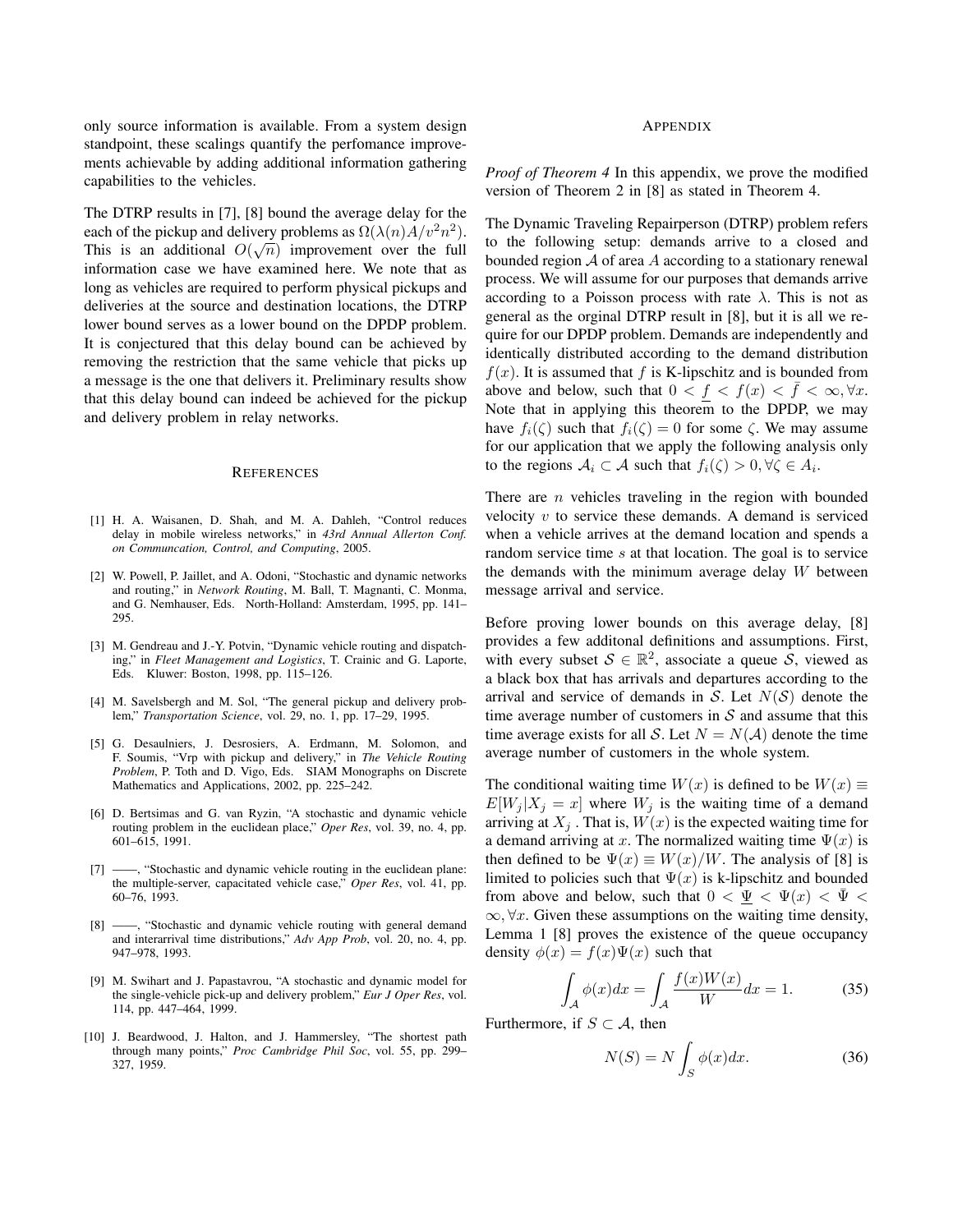The proof of Theorem 2 in [8] is outlined as follows. Lemma 2 is unimportant to our analysis since we assume Poisson arrivals. The total service time associated with a demand is defined to be the onsite service time s plus the incremental travel time between the demand and the next demand to be serviced. Denoting the distance to be traveled after the jth demand as  $d_j$ , the total service time associated with demand j is then  $d_j/v+s_j$ . Lemma 3 bounds the average interdemand travel time  $\bar{d}$  as

$$
\mathbb{E}[Z^*] \equiv \lim_{j \to \infty} \mathbb{E}[Z^*(j)] \le \lim_{j \to \infty} \mathbb{E}[d_j] \equiv \bar{d}.
$$

where  $\mathbb{E}[Z^*]$  is the expected minimum distance between any two active demands.

Lemma 4 relates  $\mathbb{E}[Z^*]$ , the expected minimum distance between active demands, to the system parameters as follows:

$$
\lim_{N \to \infty} \sqrt{N} \mathbb{E}[Z^*] \ge \gamma \int_{\mathcal{A}} \phi^{-1/2}(x) f(x) dx \qquad (37)
$$

where  $\gamma \geq \frac{2}{3\sqrt{\pi}}$ . Note that as there are more demands are in the queue on average, the interpoint distance decreases, thus decreasing the service time associated with each demand.

Lemma 5 then uses a stability condition to bound the minimum average number in queue,  $N$ , required to make the demand services small enough with respect to the arrival rate for stability. Then, Little's Theorem is used to bound  $W = N/\lambda$  in terms of  $\phi(x)$ . A modified proof of this lemma is shown below.

In [8], Lemma 5 is then stated as follows:

*Lemma 5 from [8]*

$$
\lim_{\rho \to 1} W(1 - \rho)^2 \ge \gamma^2 \frac{\lambda [\int_{\mathcal{A}} \phi^{-1/2}(x) f(x) dx]^2}{v^2 n^2} \tag{38}
$$

As we are interested in the case where  $\lambda/n \to \infty$ , we instead prove the following result:

*Lemma 1: (Lemma 5 from [8] (modified))*

For 
$$
\frac{\lambda}{n} \to \infty
$$
,  
\n
$$
W \ge \gamma^2 \frac{\lambda [\int_{\mathcal{A}} \phi^{-1/2}(x) f(x) dx]^2}{v^2 (1 - \rho)^2 n^2}
$$
\n(39)

*Proof:* Consider the following necessary condition for stability

$$
\bar{s} + \frac{\bar{d}}{v} \le \frac{n}{\lambda}.\tag{40}
$$

Using the fact that  $\mathbb{E}[Z^*] \leq d$ , multiplying the second term

on the left hand side above by  $\frac{\sqrt{}}{\sqrt{2}}$  $\frac{\sqrt{N}}{2}$  $\frac{N}{N}$  and rearranging implies

$$
\sqrt{N} \ge \frac{\lambda}{nv(1-\rho)} \sqrt{N} \mathbb{E}[Z^*] \tag{41}
$$

Note that from equation (37) above and the definition of the limit, for every  $\epsilon > 0$ , there exists an  $N_0$  such that for all  $N > N_0$ ,

$$
\sqrt{N}\mathbb{E}[Z^*] \ge \gamma \int_{\mathcal{A}} \phi^{-1/2}(x) f(x) dx - \epsilon.
$$
 (42)

Taking  $\epsilon = \frac{1}{2}\gamma \int_{A} \phi^{-1/2}(x) f(x) dx$ , we have that

$$
\sqrt{N}\mathbb{E}[Z^*] \ge \frac{1}{2}\gamma \int_{\mathcal{A}} \phi^{-1/2}(x) f(x) dx. \tag{43}
$$

Substituting this into (41), we have

$$
\sqrt{N} \ge \frac{\lambda}{nv(1-\rho)} \frac{\gamma}{2} \int_{\mathcal{A}} \phi^{-1/2}(x) f(x) dx \tag{44}
$$

for all  $N > N_0$ .

The above equation  $(44)$  is valid for N sufficiently large. Recall that we are considering the scaling behavior as  $\lambda/n \rightarrow$  $\infty$ . We must then show that  $N \to \infty$  as  $\lambda/n \to \infty$ . Corollary 1 below proves that this is the case.

Therefore we have shown that (44) is valid for  $\lambda/n$  sufficiently large. Squaring both sides of (44) and applying Little's Theorem,  $N = \lambda W$ , we then have

$$
W \ge \gamma^2 \frac{\lambda [\int_{\mathcal{A}} \phi^{-1/2}(x) f(x) dx]^2}{v^2 (1 - \rho)^2 n^2} \tag{45}
$$

and the modified lemma is proven.

To complete the proof of Theorem 4, we use the proof of Theorem 2 in [8] as originally written. Since  $\phi(x)$  is policy dependent, this proof solves for  $\min[\int_{\mathcal{A}} \phi^{-1/2}(x) f(x) dx]^2$ as a function of  $f(x)$ . Theorem 4 here differs from Theorem 2 in [8] only in the restatement of the limiting terms as in the modified lemma.

Finally, to complete our modifed proof of Lemma 5, we must show that  $N \to \infty$  as  $\lambda/n \to \infty$  in the DTRP system. We first prove a preliminary lemma on the scaling of the system workload in a DTRP queue where workload is defined as in the standard definition of workload in the context of networks:

*Definition 1 (Workload):* The workload in the system at time  $t, V(t)$ , is the amount of time it takes the *n* vehicles to serve all of the messages currently in the system at time  $t$ .

To show that the average work in system goes to  $\infty$  as  $\lambda/n \rightarrow$